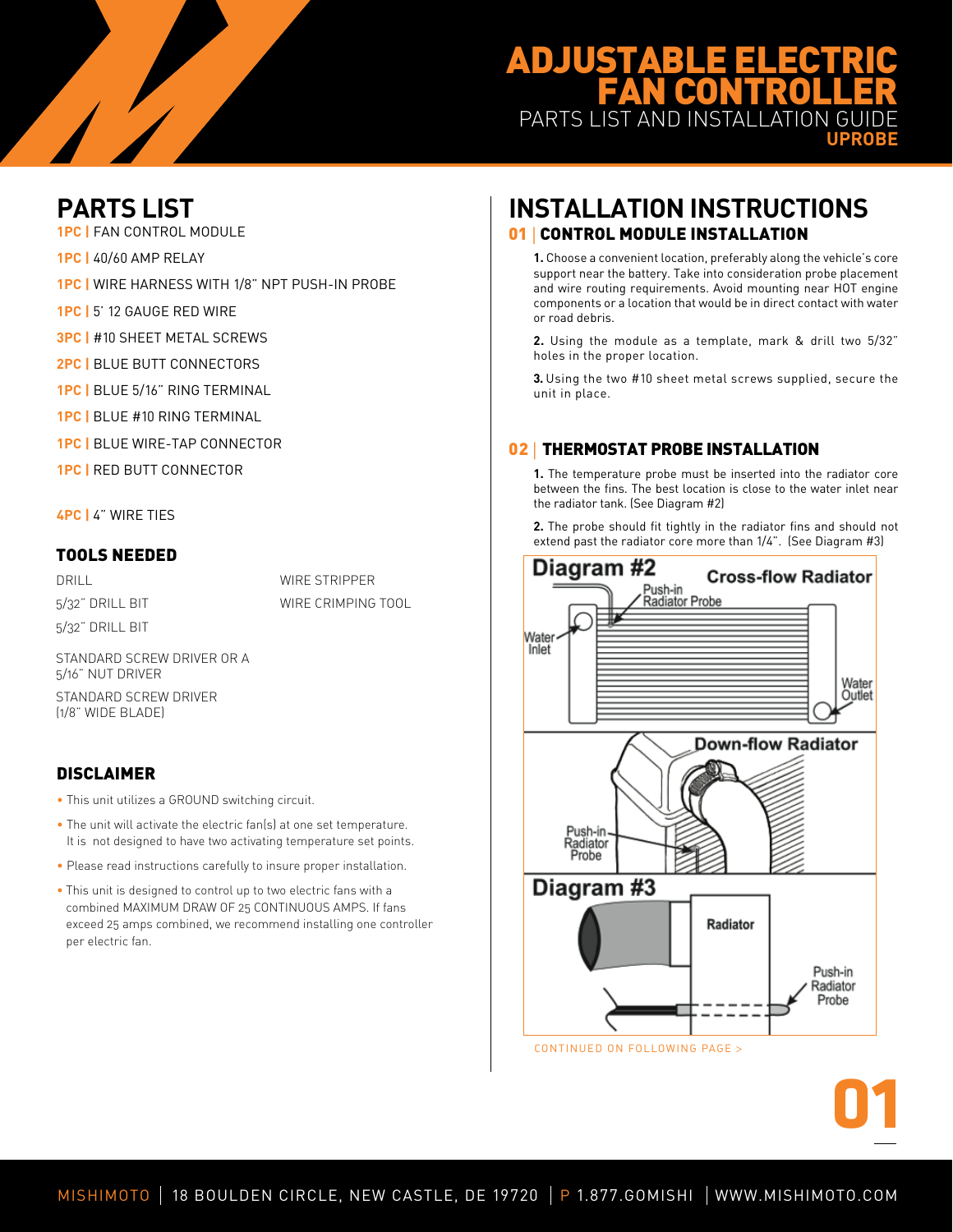# **ADJUSTABLE ELECTR FAN CONTROL INSTALLATION UPROBE**

**Note:** 1. Do not use sharp objects to install temperature probe. Do not install probe in radiator water or radiator hoses. Water will damage temperature probe.

> 2. Probe wires can be lengthened if necessary. When lengthening wires always use good quality wire and connections to assure proper function.

### 03 | WIRING

**1.** Before starting, disconnect the Negative (-) cable on the vehicles battery. Plug the wire harness into the fan control module.

**2.** Using the electrical connectors and wire ties provided, follow the instructions below. (See diagram #4 on third page)

**3.** Red (loose wire): positive (+) battery to positive (+) fan lead

**4.** Using the blue 5/16" ring terminal provided, attach one end of the red loose wire to the vehicles positive (+) terminal on the battery.

**5.** Using the blue butt connector provided, attach the other end of the loose red wire to the positive (+) lead on the electric fan.

**6.** Red (fused harness wire): to negative (-) electric fan lead

**7.** Using the blue butt connector provided, attach the red wire to the negative (-) lead on the electric fan. If you are running two small electric fans, the total continuous amperage cannot exceed 25 amps. The red wire can be connected in parallel to both negative (-) fan leads.

**8.** Black wire: chassis ground (-)

**9.** Using the blue #10 ring terminal provided, attach the black wire to a good chassis ground.

**10.** Yellow wire: switched ignition source

**11.** Using the red butt connector provided, attach the yellow wire to a positive (+) switched ignition source.

**Note:** If the yellow wire is connected to a constant power source (battery) the electric fan will run after the vehicle is shut off and could run down the battery.

**12.** Green wire: override circuit (optional)

**13.** The green wire is designed to work in two different configurations. When used, this will allow the fan(s) to be turned on regardless of the temperature of the thermostat as it simply overrides all other functions. If you choose to not use this option cut any exposed copper and tape or shrink wrap the end of the wire.

**14.** A/C override - using the blue wire tap provided, attach the green wire to the positive lead on the air conditioning compressor.

**15.** Manual switch override - attach the green wire to the manual switch (not provided) with a positive feed. For manual switch installation always follow manufactures instructions.

### 04 | TEMPERATURE ADJUSTMENT

**DO NOT ADJUST TEMPERATURE UNTIL AFTER VEHICLE IS RUNNING!** Refer to the VEHICLE TESTING section. **WARNING:** Adjustment range is only a 3/4 turn total rotation.

**Do not** force past the stop or the warranty will be void!

**1.** Remove the rubber adjustment plug on the control module. (See diagram #1)

**2.** Turn adjustment screw counter clockwise to lower the fan turn-on temperature.

**3.** Turn adjustment screw clockwise to raise the fan turn-on temperature.

**4.** Replace the Rubber Adjustment Plug.



### 05 | VEHICLE TESTING

**1.** Before you start the vehicle, make sure all wires are safely zip tied and away from any moving parts.

**2.** Reconnect Negative (-) cable to the Negative (-) battery terminal. Start the vehicle.

**3.** If the Manual Override function is being used, either turn on the air conditioning of the vehicle or flip the Manual Switch on. The electric fan should start running immediately.

**4.** Turn off the Manual Override function and allow the engine to warm up to operating temperature.

**5.** If the electric fan has not turned on, take a screwdriver and turn the Adjustment Screw counterclockwise in small increments until the fan starts.

**6.** Allow the electric fan to run and shut off automatically, and possibly cycle on again. If the electric fan turns on too early, turn

#### CONTINUED ON FOLLOWING PAGE >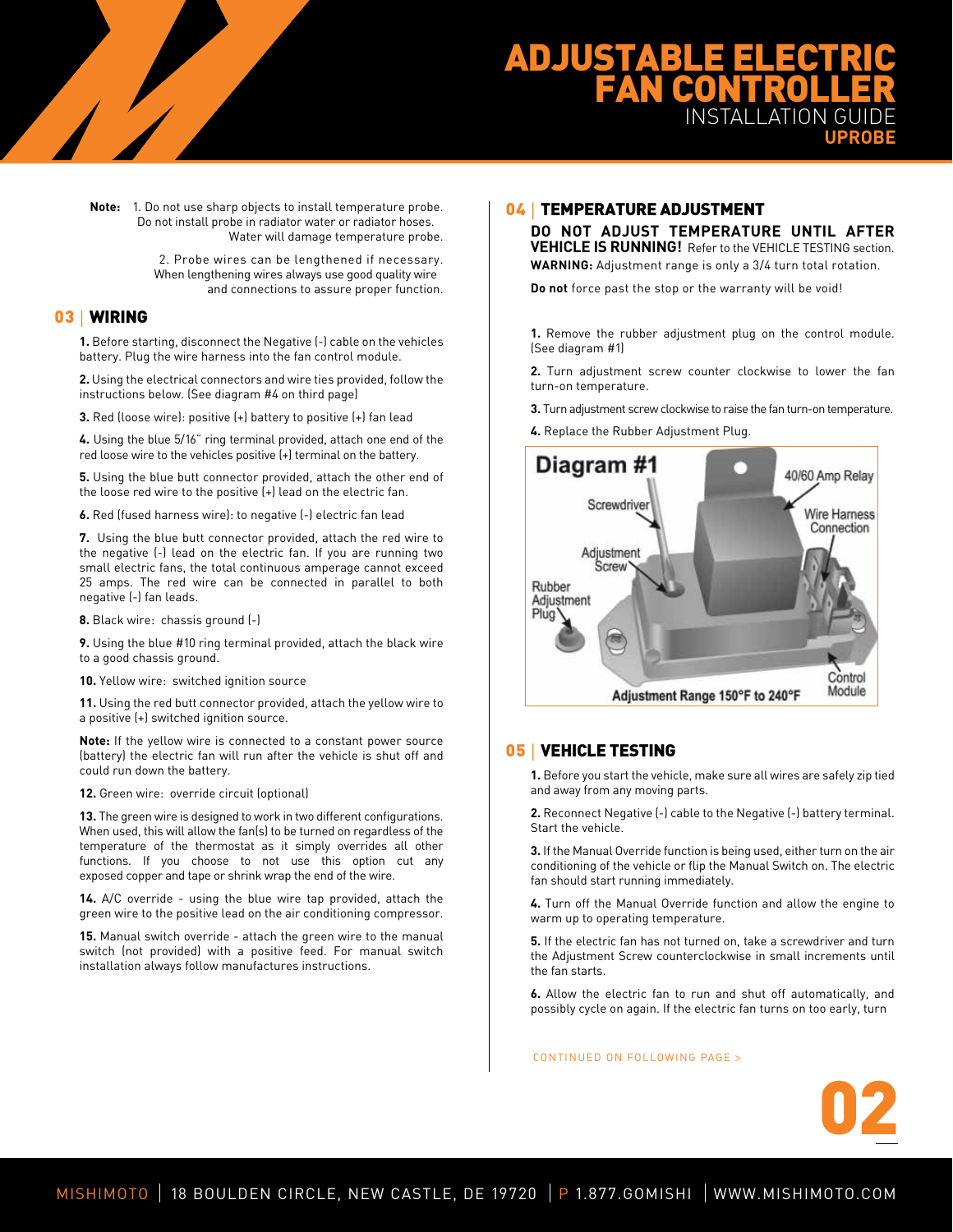# **ADJUSTABLE ELECTR FAN CONTROL INSTAL UPROBE**

the Adjustment Screw clockwise.

 $\overline{ }$ 

**7.** Once you have the fan cycling on and off using the control module, take the vehicle for a short test drive. For personal preference, some adjusting may still be necessary.

**8.** Make sure the Rubber Adjustment Plug is securely in place.

### 05 | TROUBLE SHOOTING Q & A

**Q:** Why doesn't the fan turn on automatically? **A:** 

1. Check all connectors to make sure contacts are crimped correctly. 2. Check the ground connection to make sure all paint is sanded off and you are getting a metal-to-metal contact.

3. Using a 12V test light, check to make sure the fan has power on the positive (+) fan lead even when the vehicle is off.

**Q:** Why does the fan run after the engine is turned off?

**A:** Check the yellow wire. This wire should be connected to a switched ignition source.

**Q:** Why doesn't the electric fan turn on when I turn on the A/C or manual switch?

**A:** To quickly test the manual override circuit, disconnect the green wire and run a jumper wire directly to the positive (+) terminal on the battery. The electric fan should start immediately. If the fan started reattach the green wire to the proper (+) wire on the A/C clutch or manual switch.

**Warning:** Installation of accessories should only be undertaken by those with mechanical knowledge and are familiar with working on vehicles. Always use eye protection (goggles, safety glasses or shield). Park the vehicle in a well lit area, on level ground and apply the parking brake. Only work on a cold vehicle that has been sitting overnight, failure to do so will result in severe burns and injury. Before starting the vehicle, make sure no tools or any other items are left under hood that could interfere with or be drawn into moving parts of the engine. Failure to follow instructions can lead to severe damage and personal injury.



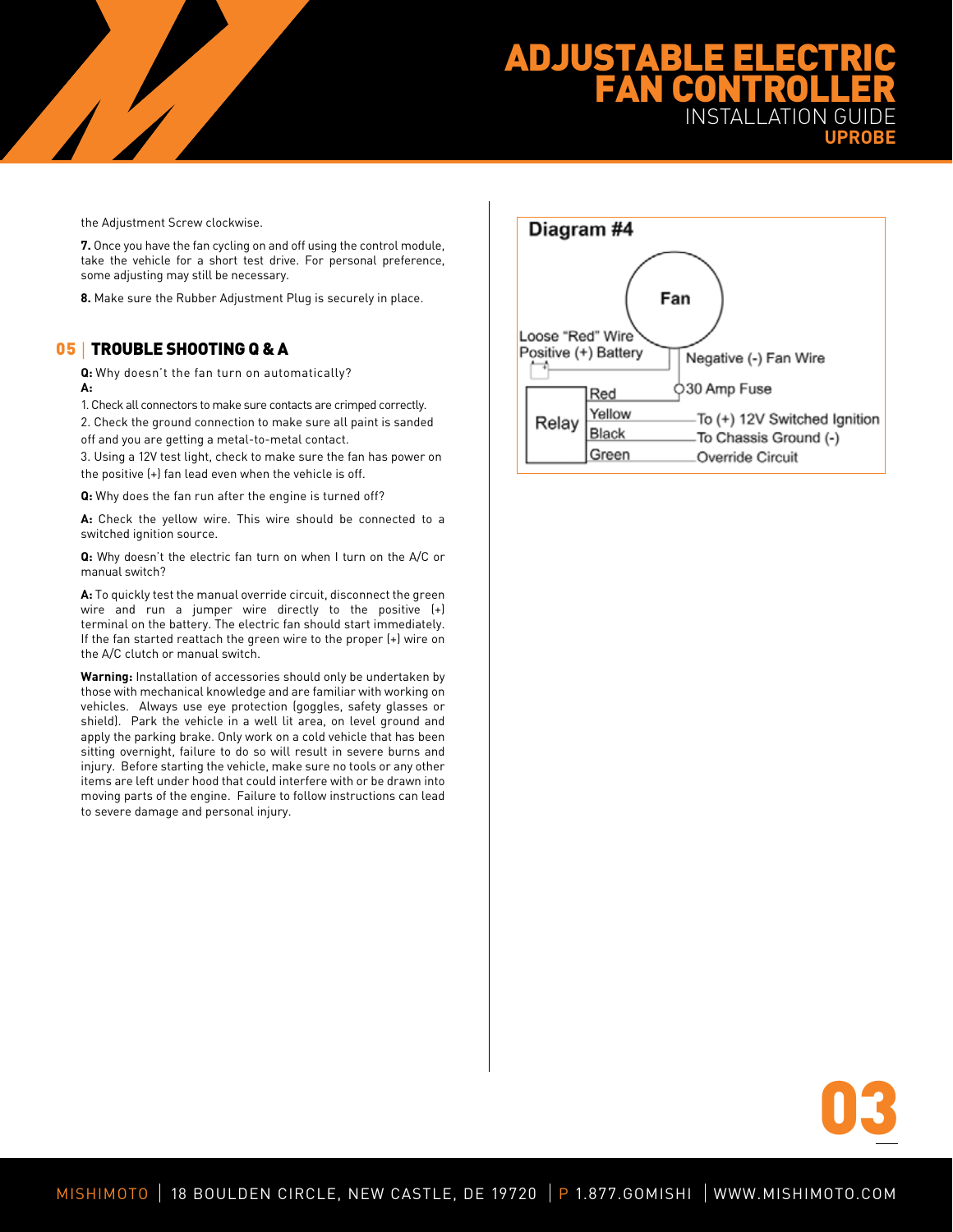# ADJUST **FAN CONTROL** PARTS LIST AND INSTALLATION GUIDE

**U18NPT**

# **PARTS LIST**

**1PC |** Fan Control Module

 $\frac{1}{2}$ 

- **1PC |** 40/60 Amp Relay
- **1PC |** Wire harness with 1/8" NPT Thread-in Probe
- **1PC |** 5' 12 Gauge Red Wire
- **3PC | #10 SHEET METAL SCREWS**
- **2PC | BLUE BUTT CONNECTORS**
- **1PC |** Blue 5/16" Ring Terminal
- **1PC |** Blue #10 Ring Terminal
- **1PC |** Blue Wire-Tap Connector
- **1PC |** Red Butt Connector
- **4PC |** 4" Wire Ties

## Tools Needed

DRILL. 5/32" Drill Bit Thread Sealant Tape 12V TEST LIGHT Standard ScrewDriver or a 5/16" Nut Driver

Standard ScrewDriver (1/8" wide blade) WIRE STRIPPER WIRE CRIMPING TOOL 3/4" Open-End Wrench

## **DISCLAIMER**

- This unit utilizes a GROUND switching circuit.
- The unit will activate the Electric Fan(s) at one set temperature. It is not designed to have two activating temperature set points.
- Please read instructions carefully to ensure proper installation.
- This unit is designed to control up to two electric fans with a combined MAXIMUM DRAW OF 25 CONTINUOUS AMPS. If fans exceed 25 amps combined, we recommend installing one controller per electric fan.

## **INSTALLATION INSTRUCTIONS 01 | CONTROL MODULE INSTALLATION**

**1.** Choose a convenient location, preferably along the vehicle's core support near the battery. Take into consideration probe placement and wire routing requirements. Avoid mounting near HOT engine components or a location that would be in direct contact with water or road debris.

**2.** Using the module as a template, mark and drill two 5/32" holes in the proper location.

**3.** Using the two #10 sheet metal screws supplied, secure the unit in place.

## 02 | THERMOSTAT PROBE INSTALLATION

**Placement:** Locate a 1/8" NPT port either on the radiator, waterneck, intake manifold or cylinder heads.

**Installation:** Using Teflon tape or suitable sealant, thread-in the 1/8" NPT probe into the desired port. Be careful not to over tighten.

**Note:** Probe wires can be lengthened if necessary. When lengthening wires always use good quality wire and connections to ensure proper function.

## 03 | WIRING

**1.** Before starting, disconnect the negative (-) cable on the vehicles battery.

**2.** Plug in the wire harness into the fan control module.

**3.** Using the electrical connectors and wire ties provided, follow the instructions below. (See Diagram #3)



**01**

CONTINUED ON FOLLOWING PAGE >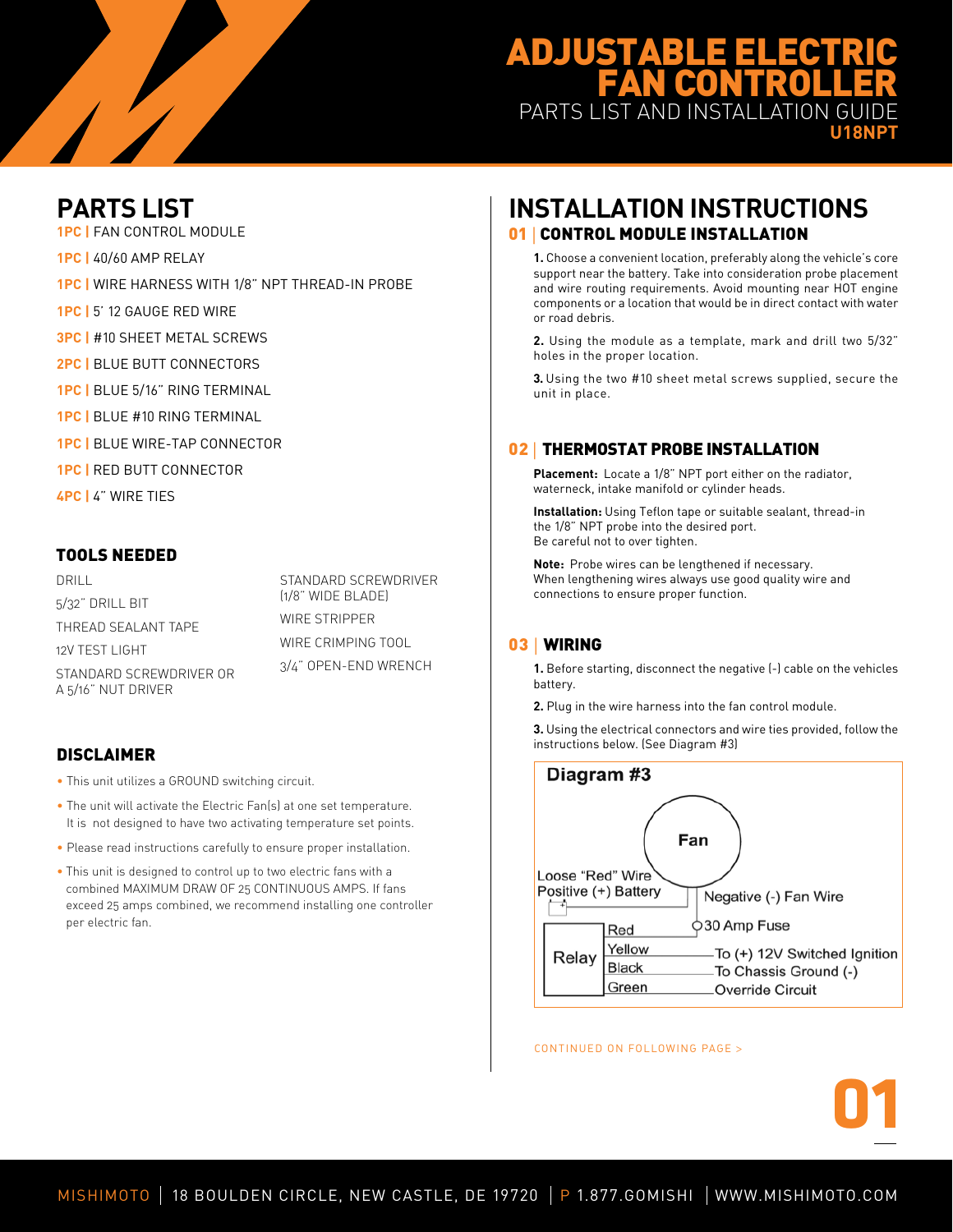# **ADJUSTABLE ELECTR FAN CONTROL** INSTALLATION GUIDE **U18NPT**

**4.** Red (Loose wire): Positive (+) Battery to Positive (+) Fan Lead

**5.** Using the Blue 5/16" Ring Terminal provided, attach one end of the Red loose wire to the vehicle's Positive (+) terminal on the battery.

**6.** Using the Blue Butt Connector provided, attach the other end of the loose Red wire to the Positive (+) lead on the electric fan.

**7.** Red (Fused Harness wire): To Negative (-) Electric Fan Lead

**8.** Using the Blue #10 Butt Connector provided, attach the Red wire to the Negative (-) lead on the electric fan. If you are running two small electric fans, the total continuous amperage cannot exceed 25 amps. The Red wire can be connected in parallel to both Negative (-) fan leads.

**9.** Black Wire: Chassis Ground (-)

 $\overline{ }$ 

**10.** Using the Blue Ring Terminal provided, attach the black wire to a good chassis ground.

**11.** Yellow Wire: Switched Ignition source

**12.** Using the Red Butt Connector provided, attach the yellow wire to a positive (+) switched ignition source.

**Note:** If the yellow wire is connected to a constant power source (battery) the electric fan will run after the vehicle is shut off and could drain the battery.

**12.** Green Wire: Override Circuit (Optional)

**13.** The green wire is designed to work in two different configurations. When used, this will allow the fan(s) to be turned on regardless of the temperature of the thermostat as it simply overrides all other functions. If you choose to not use this option, cut any exposed copper and then tape or shrink wrap the end of the wire.

**14.** A/C Override - Using the Blue Wire Tap provided, attach the green wire to the positive lead on the air conditioning compressor.

**15.** Manual Switch Override - Attach the Green Wire to the manual switch (not provided) with a positive feed. For Manual Switch installation always follow manufacturer's instructions.

### 04 | TEMPERATURE ADJUSTMENT

**DO NOT ADJUST TEMPERATURE UNTIL AFTER VEHICLE IS RUNNING!** Refer to the VEHICLE TESTING section. **WARNING:** Adjustment range is only a 3/4 turn total rotation. **Do not** force past the stop or the warranty will be void!

**1.** Remove the rubber adjustment plug on the control module. (See Diagram #1)

**2.** Turn adjustment screw counter clockwise to lower the fan turn-on temperature.

**3.** Turn adjustment screw clockwise to raise the fan turn-on temperature.

**4.** Replace the rubber adjustment plug.





### 05 | VEHICLE TESTING

**1.** Before you start the vehicle, make sure all wires are safely zip tied and away from any moving parts.

**2.** Reconnect Negative (-) cable to the Negative (-) battery terminal. Start the vehicle.

**3.** If the Manual Override function is being used, either turn on the air conditioning of the vehicle or flip the Manual Switch on. The electric fan should start running immediately.

**4.** Turn off the Manual Override function and allow the engine to warm up to operating temperature.

**5.** If the electric fan has not turned on, take a Screw Driver and turn the Adjustment Screw counter clockwise in small increments until the fan starts.

**6.** Allow the electric fan to run and shut off automatically, and possibly cycle on again. If the electric fan turns on too early, turn the Adjustment Screw clockwise.

**7.** Once you have the fan cycling on and off using the control module,

CONTINUED ON FOLLOWING PAGE >